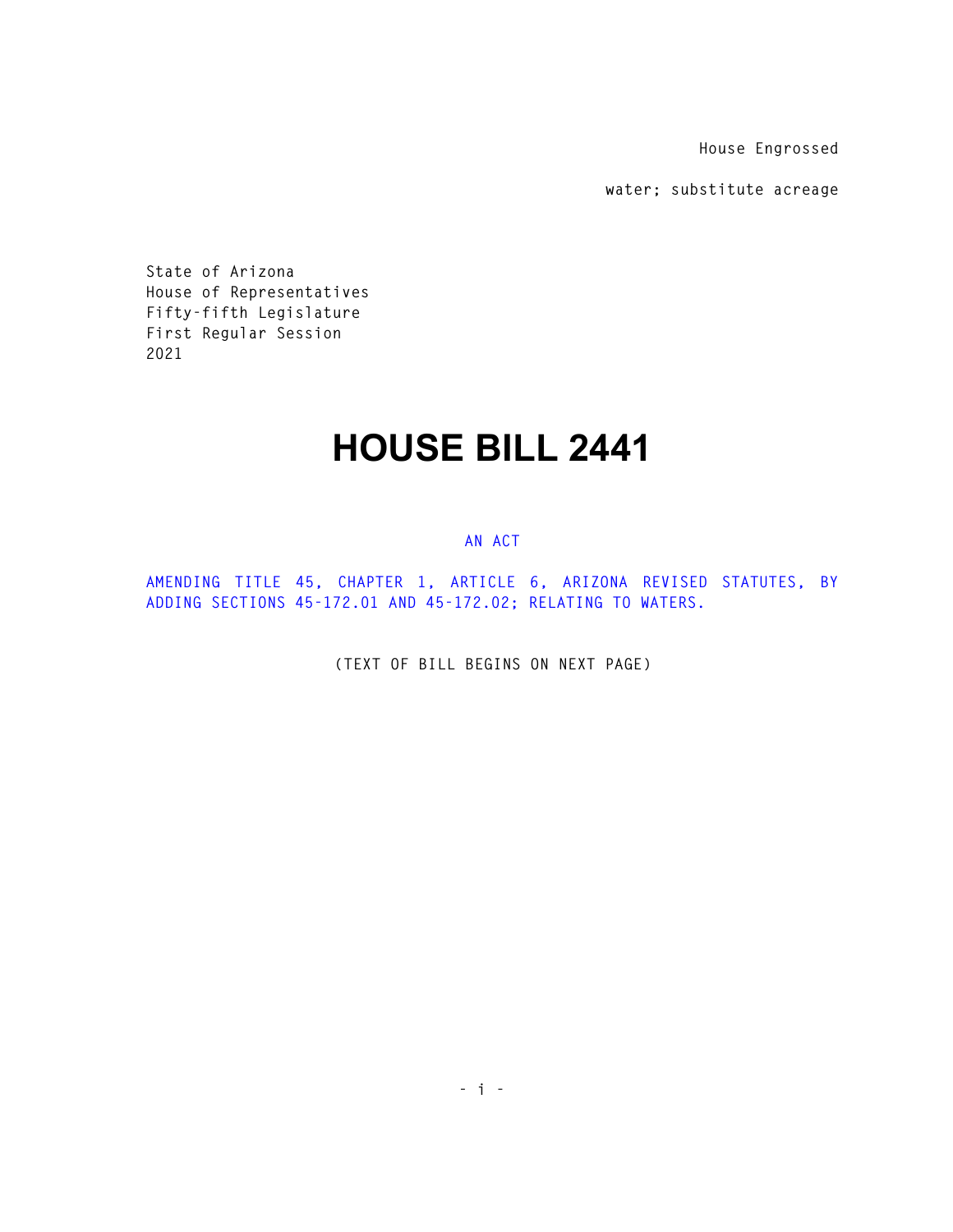**1 Be it enacted by the Legislature of the State of Arizona: 2 Section 1. Title 45, chapter 1, article 6, Arizona Revised 3 Statutes, is amended by adding sections 45-172.01 and 45-172.02, to read: 4 45-172.01. Flood damaged acres; substitution of acres; 5 definitions 6 A. NOTWITHSTANDING SECTION 45-172, A PERSON WHO OWNS ACRES OF LAND 7 THAT MAY BE IRRIGATED MAY PERMANENTLY RETIRE THOSE ACRES FROM IRRIGATION 8 AND SUBSTITUTE FOR THOSE ACRES THE SAME NUMBER OF ACRES IN THE SAME FARM 9 UNIT UNDER COMMON OWNERSHIP IF THE OWNER NOTIFIES THE DIRECTOR THAT BOTH 10 OF THE FOLLOWING APPLY: 11 1. THE IRRIGATED ACRES WERE DAMAGED BY FLOODWATERS AFTER BEING 12 IRRIGATED. 13 2. IT IS NOT ECONOMICALLY FEASIBLE TO RESTORE THE FLOOD DAMAGED 14 ACRES TO IRRIGATION USE. 15 B. THE SUBSTITUTION OF ACRES AS PRESCRIBED IN THIS SECTION DOES NOT 16 AFFECT THE PERSON'S EXISTING OR VESTED RIGHTS TO THE USE OF WATER, EXCEPT 17 AS TO PLACE OF USE, AND ANY WATER DIVERTED OR USED AFTER THE SUBSTITUTION 18 OF ACRES SHALL NOT EXCEED THE VESTED RIGHTS TO WATER THAT EXIST AT THE 19 TIME OF SUBSTITUTION. 20 C. THE DIRECTOR SHALL POST THE NOTICE PRESCRIBED BY THIS SECTION ON 21 THE DEPARTMENT'S WEBSITE. 22 D. FOR THE PURPOSES OF THIS SECTION: 23 1. "FARM UNIT" MEANS ONE OR MORE FARMS THAT ARE CONTIGUOUS OR IN 24 CLOSE PROXIMITY TO EACH OTHER, THAT ARE OPERATED ON A UNITARY BASIS AND 25 THAT ARE SERVED WATER FROM THE SAME WATER SOURCE BY A WATER DISTRIBUTION 26 SYSTEM COMMON TO THE IRRIGATED LAND. 27 2. "FLOODWATERS" MEANS A TEMPORARY AND EROSIVE OVERFLOW OF WATERS 28 ON LANDS THAT ARE NOT NORMALLY COVERED BY WATER. 29 45-172.02. Impediments to efficient irrigation; substitution 30 of acres; definitions 31 A. NOTWITHSTANDING SECTION 45-172, A PERSON WHO OWNS ACRES OF LAND 32 THAT ARE CONTIGUOUS AND THAT MAY BE IRRIGATED MAY PERMANENTLY RETIRE A 33 PORTION OF THOSE ACRES FROM IRRIGATION AND SUBSTITUTE FOR THE RETIRED 34 ACRES THE SAME NUMBER OF ACRES IF THE OWNER NOTIFIES THE DIRECTOR THAT ALL 35 OF THE FOLLOWING APPLY: 36 1. A LIMITING CONDITION ASSOCIATED WITH THE ACRES TO BE RETIRED 37 FROM IRRIGATION SUBSTANTIALLY IMPEDES IMPLEMENTING EFFICIENT IRRIGATION 38 PRACTICES ON THE IRRIGATED ACRES. 39 2. THE SUBSTITUTION OF ACRES WILL SUBSTANTIALLY REDUCE THE LIMITING 40 CONDITION AND WILL SUBSTANTIALLY FACILITATE IMPLEMENTING EFFICIENT 41 IRRIGATION PRACTICES. 42 3. THE SUBSTITUTE ACRES ARE WITHIN THE SAME FARM UNIT UNDER COMMON 43 OWNERSHIP AS THE IRRIGATED ACRES THAT WILL NOT BE RETIRED.**